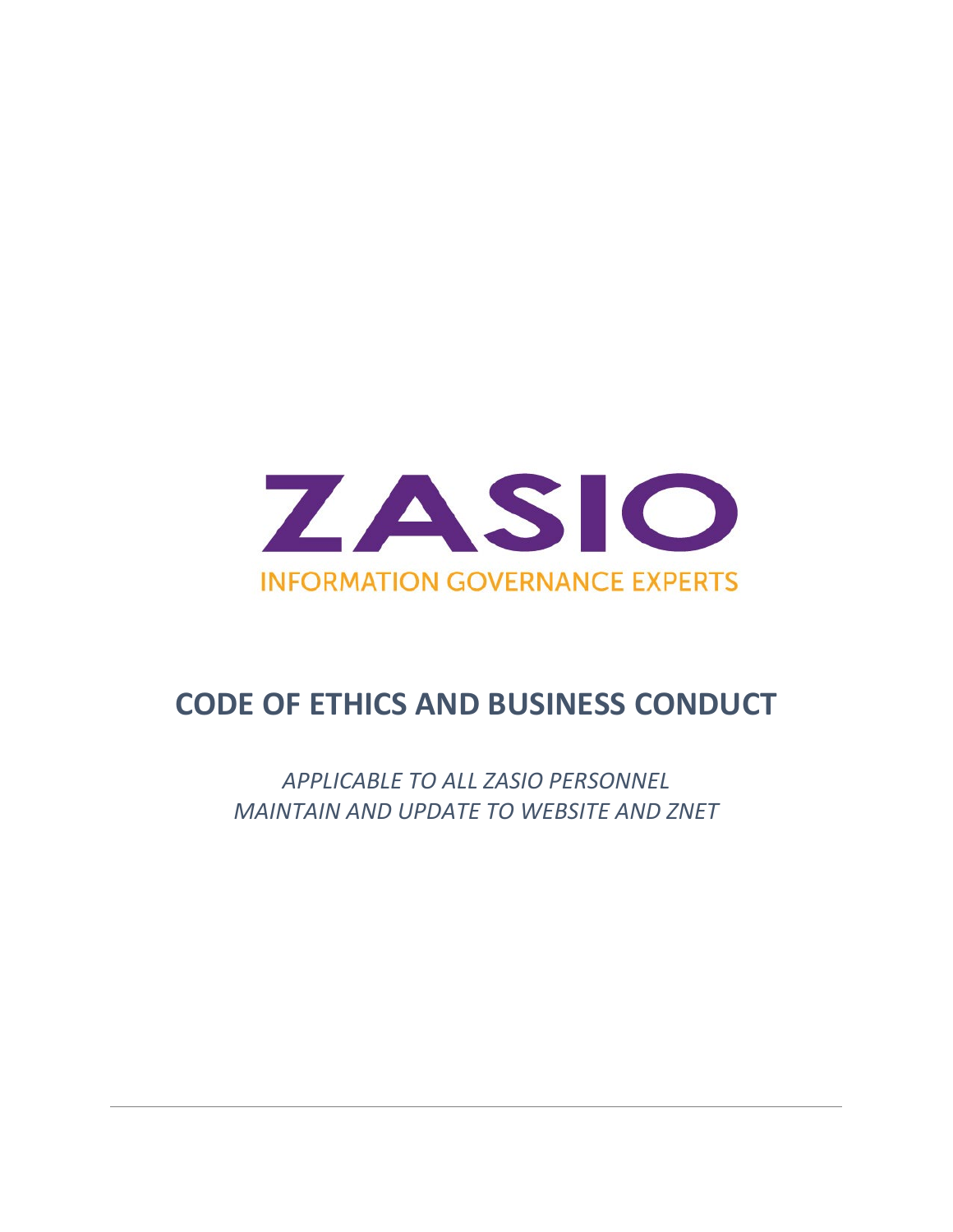# **Code of Ethics and Business Conduct**

**Policy Owner:** VP of Human Resources

**Effective Date:** February 14, 2022

### **Introduction**

Excellence is fundamental to Zasio's business philosophy. This commitment requires upholding the highest ethical standards in our activities. The purpose of this code is to reinforce Zasio's ethical climate and provide all employees and other Zasio personnel with guidelines for addressing ethical situations. All Zasio personnel are responsible for observing this code.

Please contact the Vice President of Human Resources or the Legal Department with any questions about this policy.

## **Policy**

#### **1. Associations with Customers and Suppliers**

Zasio's goal is to only conduct business with customers and suppliers of sound business character and reputation. We do not knowingly support any public or private entity who promotes or participates in discriminatory policies or practices.

#### **2. Duty to Report Violations**

If you become aware of any violation of this code, you must promptly report it to Human Resources. Zasio has a zero tolerance policy towards retaliation against anyone who reports a possible violation. All reports of violations will be treated confidentially.

#### **3. Violations of this Code**

Personnel who fail to comply with any part of this code will be subject to disciplinary measures up to and including termination.

#### **4. Conflicts of Interest**

A conflict of interest may arise when a person's loyalties are divided between business or personal interests that, to some degree, are incompatible with Zasio's interests. All conflicts of interest should be avoided. No personnel should knowingly place themselves in a position that gives any appearance of a conflict of interest with Zasio. Below are a few sensitive areas for conflicts along with Zasio's guidelines for handling these situations:

#### **a. Gifts and Entertainment**

Zasio is committed to competing solely on the merits of our products and services. Accepting any gift (including entertainment) that is more than a routine social amenity can give the impression of improper influence in business decisions. Similarly, Zasio personnel must not accept other preferential treatment under these circumstances because their position with Zasio might place them under obligation to return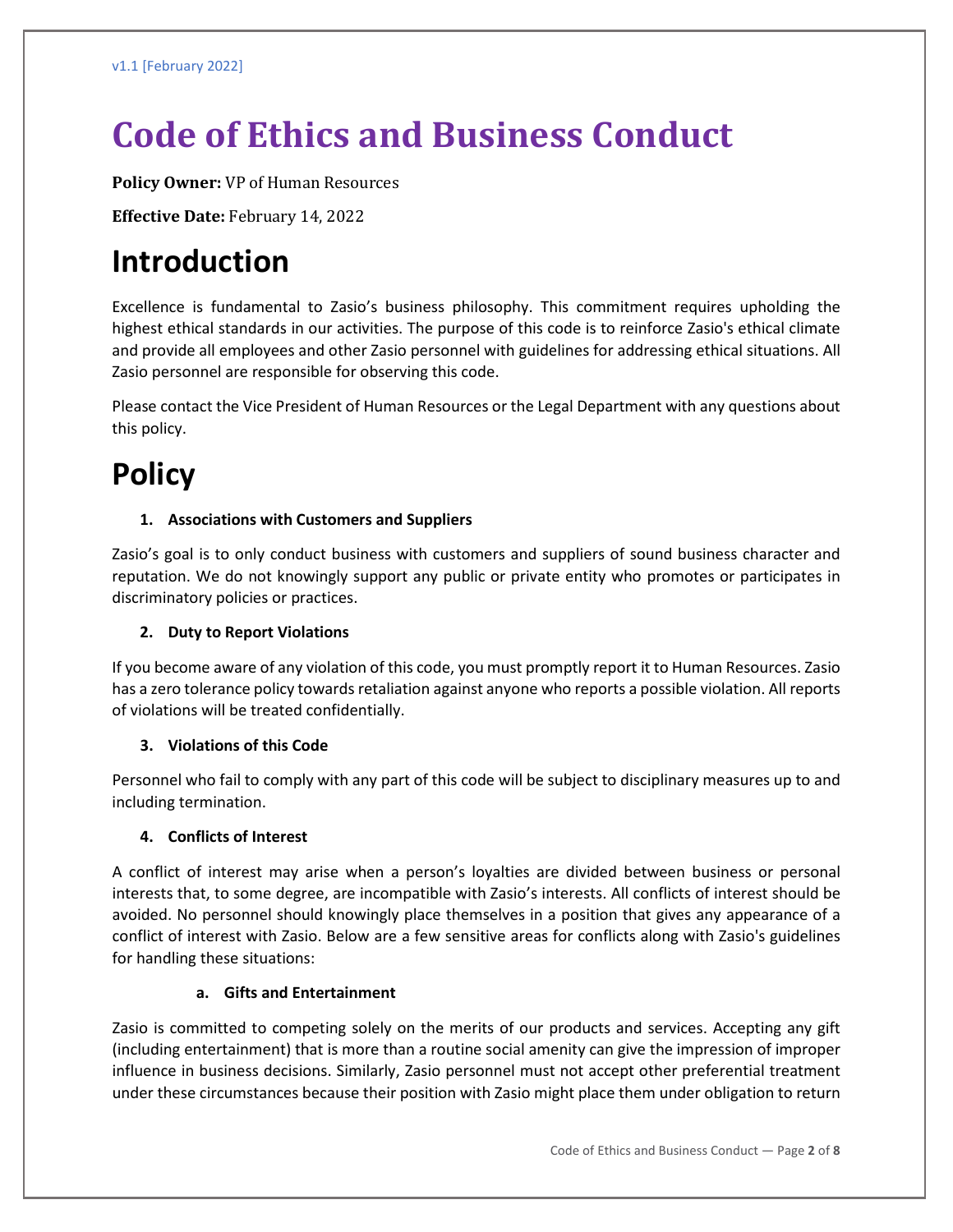#### v1.1 [February 2022]

preferential treatment. To avoid both the reality and the appearance of improper relationships with any person or entity, Zasio personnel should observe the following guidelines when deciding whether to accept gifts:

#### **i. You May Not Use Your Position to Obtain Gifts and Must Never Ask for Them**

You may only accept unsolicited gifts that promote successful working relationships with Zasio's business partners. These include occasional meals, refreshments, entertainment, and similar offers that are shared with the person who has offered to pay for the gift, provided that:

- They are not inappropriately lavish or excessive;
- The gifts are not frequent and do not reflect a pattern of frequent acceptance from the same person or entity;
- The offer does not appear as an attempt to influence business decisions (such as accepting gifts or entertainment from a supplier whose contract is expiring in the near future); and
- The person accepting the gift would not feel uncomfortable discussing it with a colleague or having it publicly known.

#### **ii. You May Not Accept Compensation, Honoraria, or Money from Anyone with Whom Zasio Does Business**

Tangible gifts (including tickets to a sporting or entertainment event) that have a market value greater than \$100 may not be accepted without management approval. Questions about accepting business courtesies should be discussed with Human Resources.

Likewise, all personnel will not give or provide gifts, entertainment, or favors that constitute (or could be reasonably perceived as constituting) unfair business inducements that would violate:

- any law, regulations, or Zasio policies; or
- would cause embarrassment or reflect negatively on Zasio's reputation.

#### **b. Use of Personal Funds**

You must never use personal funds or resources to do something in support of Zasio's business operations that cannot be done with Zasio resources.

#### **c. Providing Gifts to Business Contacts**

You may provide non-monetary gifts such as Zasio logo apparel or similar promotional items to our customers or prospective customers (other than to government customers for whom special rules apply). Zasio management may approve other gifts or entertainment of reasonable value, as long as:

• it does not violate any law or regulation or the recipient company's standards of conduct;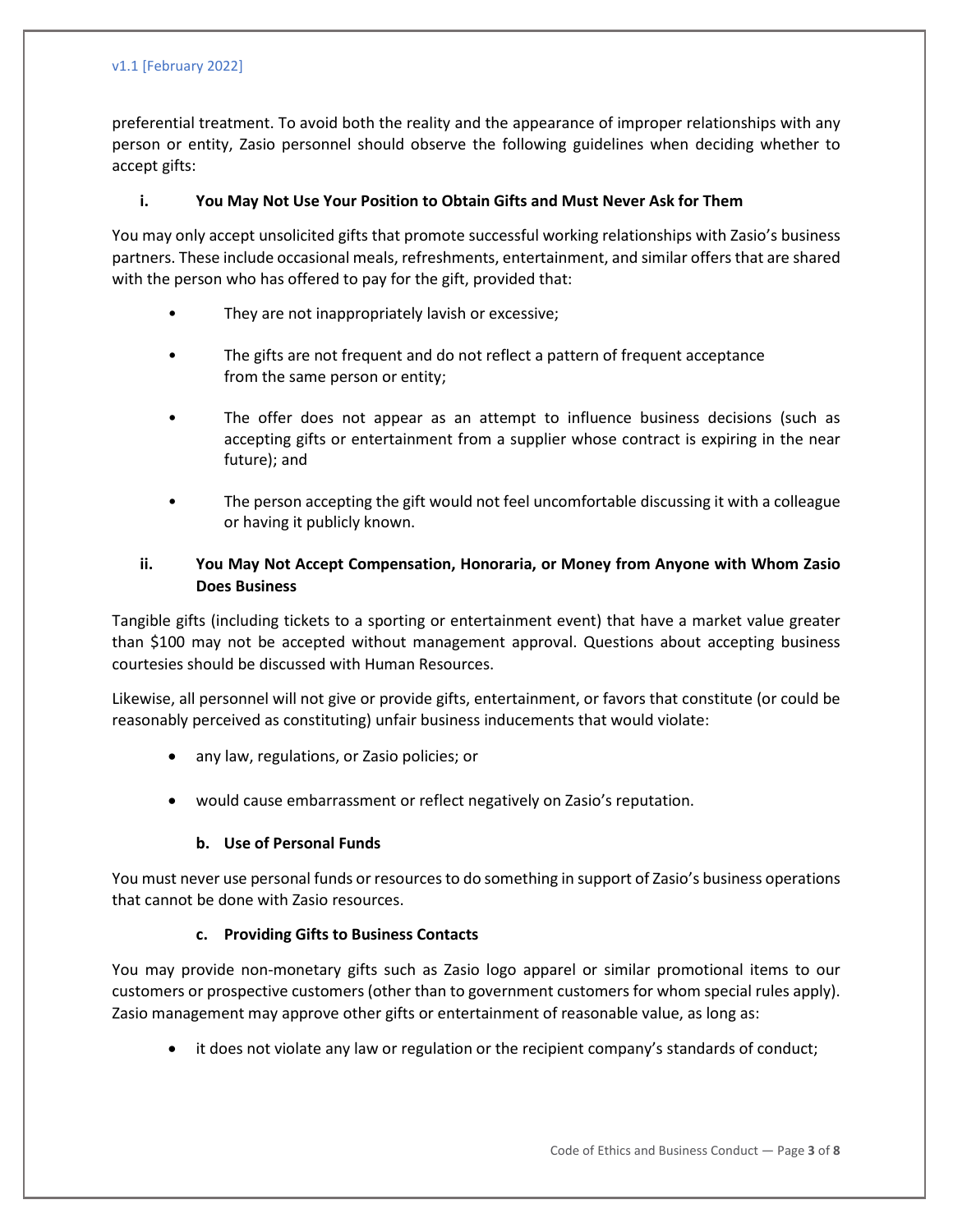- the business courtesy is consistent with industry practice, is infrequent in nature, and is not lavish; and
- the business courtesy is properly accounted for in Zasio's records.

#### **d. Interests in Clients and Suppliers**

When an investment or interest could influence or create the impression of influencing a business decision, you should avoid investing in or acquiring a financial interest in any business that has a business relationship with Zasio.

#### **e. Interacting with Outside People and Organizations**

When interacting with anyone outside of Zasio, including public officials, You must take care not to compromise the integrity or damage the reputation of Zasio or any outside individual or entity.

You must also take care to separate your personal role from your company position during activities that do not involve Zasio business. You must not use Zasio identification, stationery, supplies, or equipment for personal or political matters.

#### **f. You are Free to Make Political Contributions Within Legal Limits**

Zasio will not reimburse you for any political contributions. Any political activity or contribution that will or may appear to constitute an endorsement or contribution by Zasio must be disclosed beforehand and approved by Executive Management and the Legal Department.

#### **5. Compliance with Laws**

Zasio's commitment to integrity begins with complying with all laws, rules, and regulations applicable to our business. It is Zasio's policy to comply with all applicable laws including, without limitation, employment, discrimination, health, safety, and criminal laws. Similarly, we expect all Zasio personnel to execute their work with honesty, truthfulness, and integrity. No Zasio personnel may violate the law or direct another to violate the law on Zasio's behalf.

Zasio does not condone any business conduct that violates the law or is unethical. All personnel must avoid conduct that could be viewed as violating any laws or regulations governing Zasio's operations.

#### **a. Antitrust Compliance**

Federal, state, and many foreign governments have antitrust laws that prohibit agreements among companies that fix prices, divide markets, limit production, or otherwise interfere with competition in the free market. All personnel must comply with the laws that govern trade and competition in every jurisdiction in which Zasio does business.

In the United States and some other jurisdictions, antitrust law violations can lead to substantial civil or criminal liability. Antitrust and trade regulation issues are very complex. Determining what actions unreasonably restrain trade or are otherwise improper depends on market structure and numerous other factors. You must avoid even the appearance of antitrust or trade impropriety, which includes:

• agreements with competitors (i.e., to set prices, bid or not bid, limit products or services, boycott a customer, or refrain from certain marketplace actions); and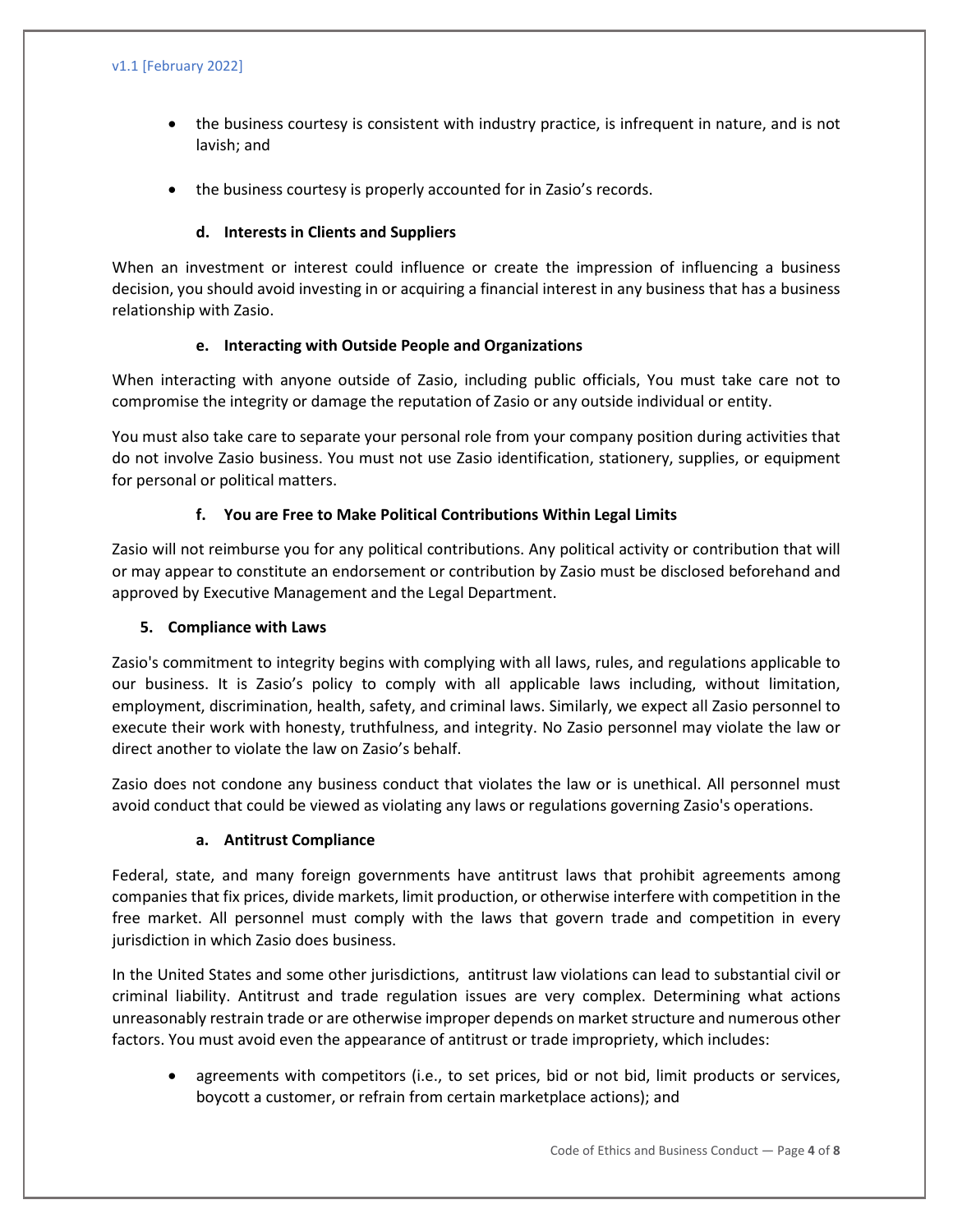• agreements with customers or licensees of Zasio's products and services on minimum resale prices or price levels.

This code is not intended to be a comprehensive review of antitrust laws and is not a substitute for expert advice. Prior to taking any action that could implicate antitrust laws, you must contact the Legal Department to resolve any questions.

#### **b. International Operations**

Zasio personnel doing business in other countries must be familiar with, and strictly adhere to, all applicable laws. This includes both foreign and United States laws that apply to foreign operations, including the Foreign Corrupt Practices Act (the "FCPA") and similar laws. This also includes export control and licensing laws, economic sanctions, anti-boycott laws, and various laws regulating the transnational movement of technology, goods, and services. You must contact the Legal Department to resolve any questions concerning the application of law to any specific situation.

#### **c. Relationships with Public Officials**

All personnel must know and abide by the specific rules and regulations covering relations with public agencies. You must also conduct yourself in a manner that avoids any dealings which might be perceived as attempting to influence a public official in the performance of their duties.

#### **d. Anti-Bribery and Anti-Corruption**

Zasio strictly prohibits paying, loaning, or otherwise disbursing bribes, kickbacks, or other payments designed to influence or compromise a recipient's conduct. Zasio personnel shall not accept any funds or other assets (including those provided as preferential treatment for fulfilling a job responsibility) for obtaining business or for securing concessions from Zasio. Any other activity that would similarly degrade Zasio's reputation or integrity is also strictly prohibited.

You should conduct business in a manner that will not impugn Zasio's reputation if details become public.

Personnel receiving, accepting, or condoning a bribe, kickback, or other unlawful payment, engaging in fraud, or attempting these activities, are subject to termination and possible criminal prosecution. It is your responsibility to report any actual or attempted bribery, kickback, or fraud to Zasio immediately.

#### **e. Anti-Money Laundering**

Zasio personnel must avoid doing business with suppliers or vendors engaged in money laundering (which means concealing the proceeds from illegal activities or trying to make the source of illegal funds look legitimate). You should exercise appropriate due diligence to ensure that you are conducting business with only reputable customers, who have legitimate funds, and for legitimate business purposes. Check for red flags such as requests from a supplier or vendor for cash payments or other suspicious payment terms.

#### **f. Respecting Sanctions and Trade Embargoes**

The United States government uses economic sanctions and trade embargoes to further various foreign policy and national security objectives. All Zasio personnel must abide by all United States economic sanctions and trade embargoes, whether they apply to foreign countries, political organizations, or any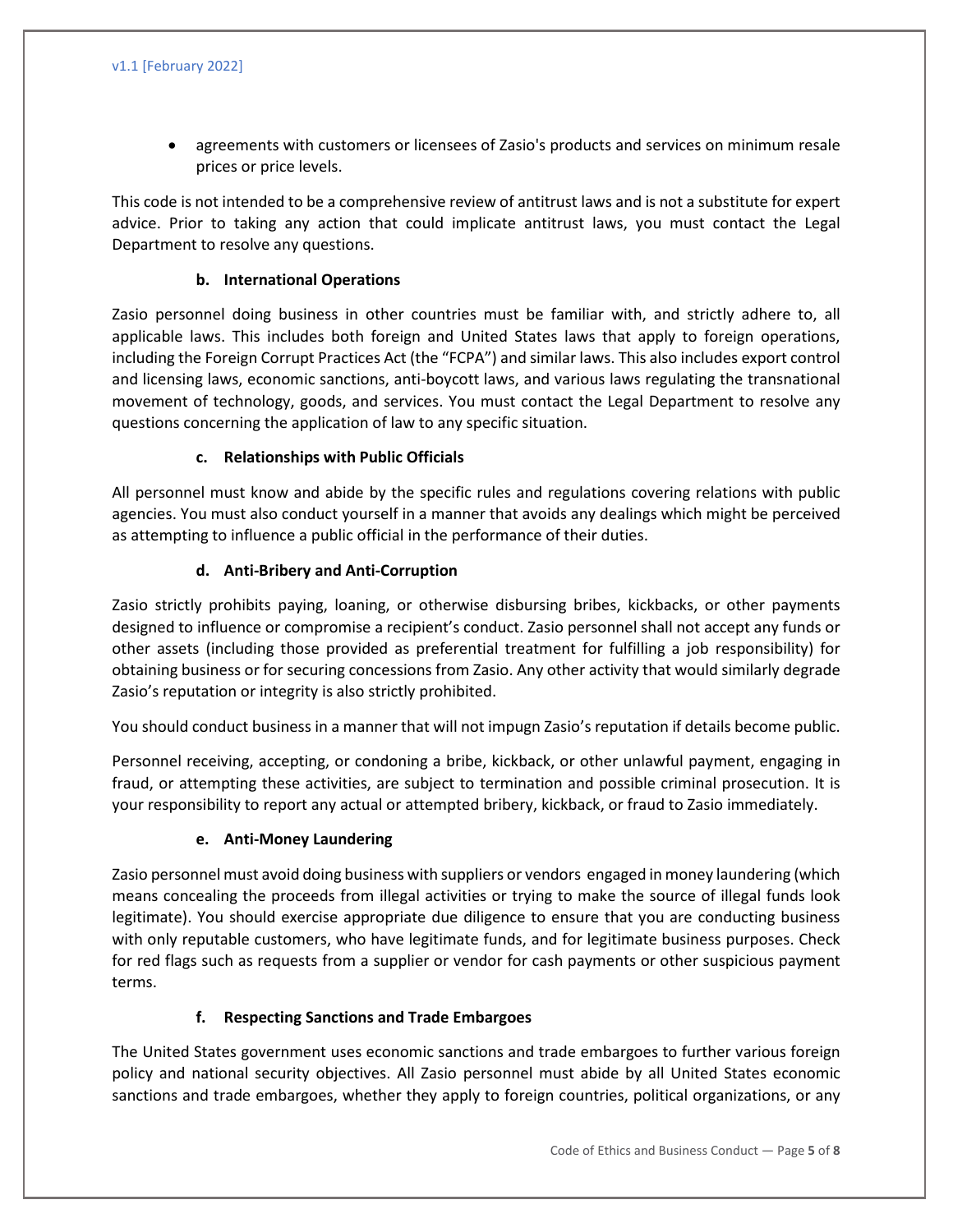#### v1.1 [February 2022]

foreign individuals and entities. Questions concerning compliance with applicable sanction and trade embargo programs should be referred to the Legal Department.

#### **6. Personnel Conduct**

#### **a. Harassment Will Not Be Tolerated**

We all deserve to work in an environment where we are treated with dignity and respect. Zasio is committed to creating such an environment because it brings out the full potential in each of us, which, in turn, contributes directly to our business success.

Zasio is an equal opportunity employer and is committed to providing a workplace free of discrimination and abusive or harassing behavior. Accordingly, sexual or any other kind of harassment or conduct is strictly prohibited. Examples include inappropriate language, keeping or posting inappropriate materials in a work area, or accessing inappropriate materials on a work computer. Any personnel who feel harassed or discriminated against should report the incident to their supervisor, the Human Resources Department, or through the complaint procedures listed in the Zasio Employee Handbook.

#### **b. Conduct Yourself in a Professional and Businesslike Manner**

Accordingly, the use, possession, or sale of illegal drugs, gambling, fighting, and similar unprofessional activities on the job are strictly prohibited.

#### **7. Company Records and Communications**

Zasio records are created, retained, and disposed of in compliance with all Zasio policies and procedures, as well as legal and regulatory requirements. Accurate and reliable records are necessary to meet Zasio's legal and financial obligations and to manage Zasio's business affairs. All corporate records must be true, accurate, and complete. Zasio data must be promptly and accurately entered in accordance with Zasio's and applicable good accounting principles.

#### **a. Zasio's Records Must Reflect all Business Transactions in an Accurate and Timely Manner**

All personnel responsible for accounting and record keeping must fully disclose and record all assets and liabilities and must exercise appropriate diligence in enforcing these requirements. You must not make any false record or communication of any kind, whether internal or external, including but not limited to:

- false expense, attendance, production, financial, or similar reports and statements; or
- false advertising, deceptive marketing practices, or other misleading representations.

You must not attempt to improperly influence, manipulate, interfere with, or mislead any auditor(internal or external) auditing any Zasio records, processes, or internal controls.

#### **b. As a Private Company, Zasio's Business Operations, Plans, and Financial Condition Are Not Public Information**

Accordingly, all personnel must exercise due care to ensure that business proposals and presentations do not contain this or any kind of proprietary (i.e., nonpublic) information.

#### **c. All Financial Disclosures and Public Documents Must be Full, Fair, Accurate, Timely, and Understandable**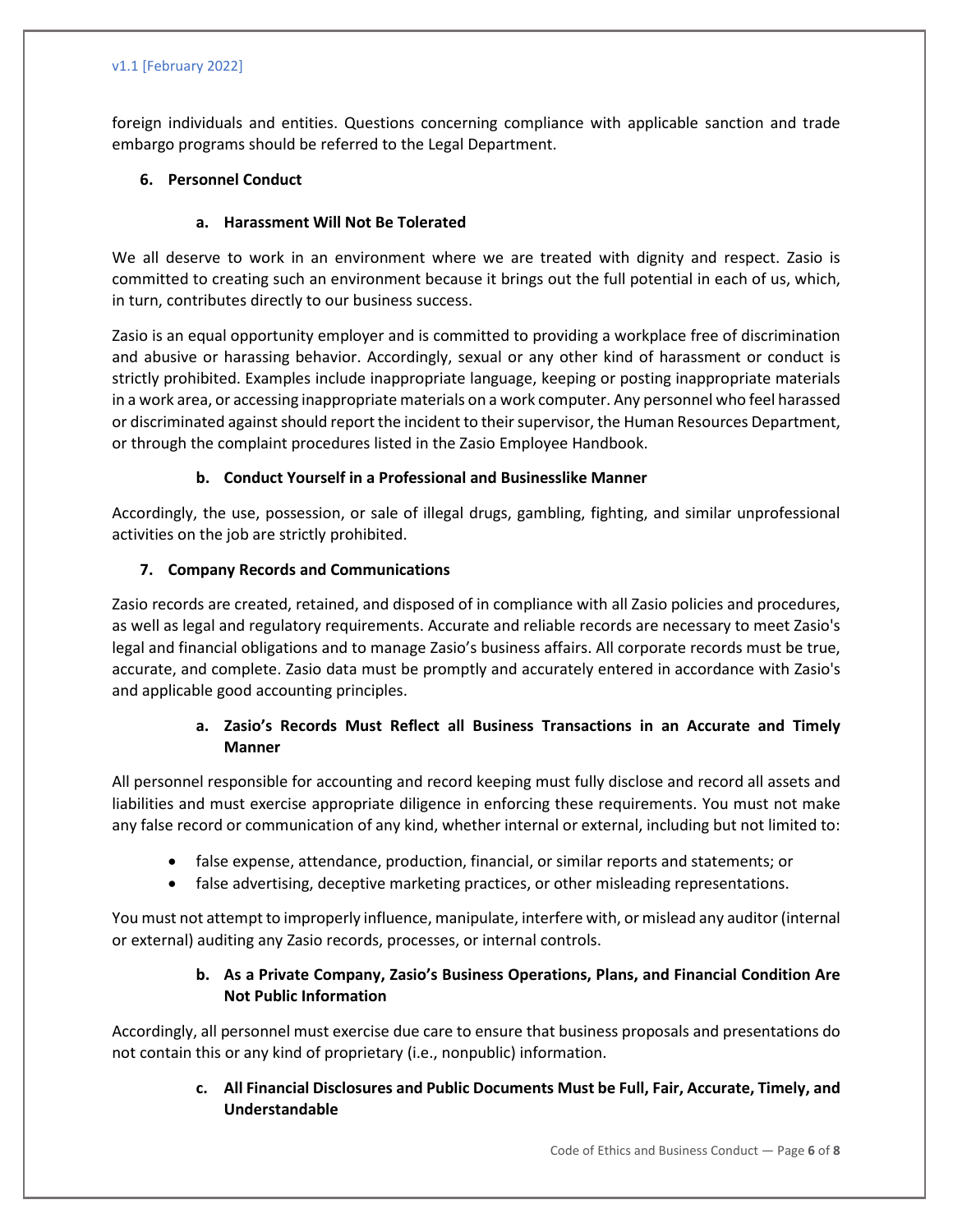#### v1.1 [February 2022]

This obligation applies to anyone responsible for preparing financial reports and public documents, including drafting, reviewing, and signing or certifying their content. No business goal is ever an excuse for misrepresenting facts or falsifying records. You should inform Executive Management, Human Resources, or the Legal Department if you learn that information in any filing or public communication is or becomes untrue or misleading.

#### **8. Privacy and Confidentiality**

Protection of Zasio's confidential information as well as information entrusted to us by Zasio personnel, customers, and other business partners is integral to Zasio's business success. All personnel must not disclose Confidential or Nonpublic Information without a valid business purpose and proper authorization.

When handling financial, confidential, and personal information about customers or other business partners, the following principles apply:

- Collect, use, and retain only personal information that is necessary for Zasio's business purposes. Whenever possible, obtain any relevant information directly from the individual. Use only reputable and reliable sources to supplement this information.
- Retain information only for as long as necessary or as required by law.
- Protect the security of the information.
- Limit internal access to those with a legitimate business reason.
- Use personal information only for the purposes for which it was obtained.
- And unless legal or contractual obligations require otherwise, obtain the person's consent before externally disclosing their personal information.

#### **9. No Tolerance for Retaliation**

Zasio encourages communicating good faith concerns relating to the lawful and ethical conduct of business, audit and accounting procedures, and related matters.

It is Zasio's policy to protect anyone from retaliation who communicates these concerns. As such, no adverse employment action will be taken and retaliation is not permitted against anyone who reports in good faith, or provides assistance to resolve, any concerns regarding legal and ethical conduct in the course of Zasio's operations.

| <b>Version</b> | Date                 | <b>Description</b> | <b>Author</b>                                    | <b>Approved by</b>               |
|----------------|----------------------|--------------------|--------------------------------------------------|----------------------------------|
| 1.1            | February 14,<br>2022 | <b>ISMS Update</b> | Legal Counsel<br>and VP of<br>Human<br>Resources | Cindy Zasio, VP<br>of Operations |